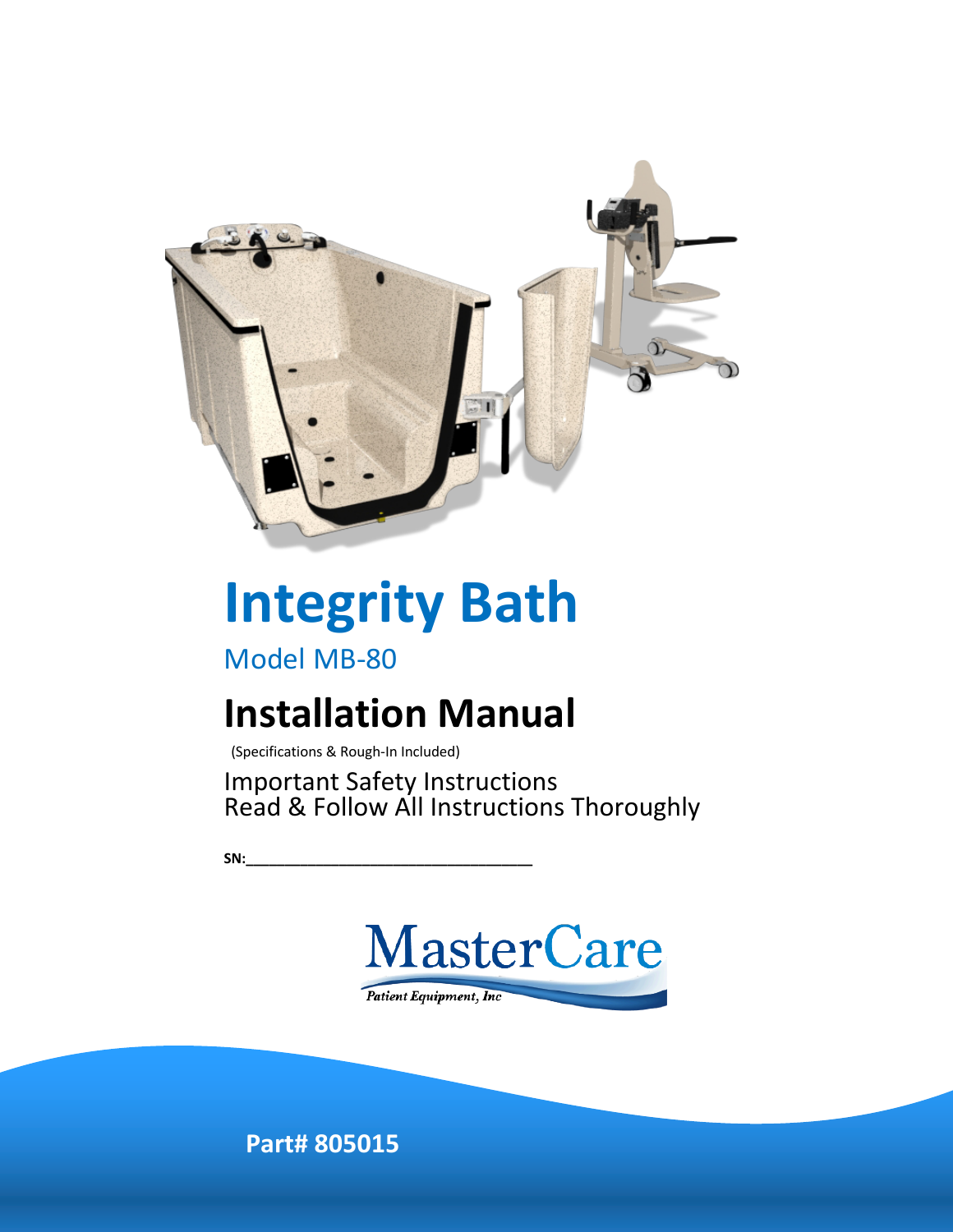# **Integrity Bath - Model MB-80**

### **ARCHITECTURAL SPECIFICATIONS & ROUGH-IN INFORMATION**

*Note: Integrity Bath must be purchased or specified with the Integrity Transfer Chair. For more information please contact MasterCare.*

#### **Dimensions:**

| Width:                           | Standard (MB-80)            | $34^{1}/2$ "                                                                                                                                                                                                                                                                                           | Console (MB-80R)                                                                                                                                                  | 52 $\frac{1}{2}$ " |  |
|----------------------------------|-----------------------------|--------------------------------------------------------------------------------------------------------------------------------------------------------------------------------------------------------------------------------------------------------------------------------------------------------|-------------------------------------------------------------------------------------------------------------------------------------------------------------------|--------------------|--|
| Length:                          | Standard (MB-80)            | 70"                                                                                                                                                                                                                                                                                                    | Console (MB-80R)                                                                                                                                                  | 79"                |  |
|                                  | Tub Rim Height (All Models) | $36 \frac{1}{2}$ "                                                                                                                                                                                                                                                                                     |                                                                                                                                                                   |                    |  |
| Console Height                   |                             |                                                                                                                                                                                                                                                                                                        | Console (MB-80R)                                                                                                                                                  | 68"                |  |
| Specifications:                  |                             |                                                                                                                                                                                                                                                                                                        |                                                                                                                                                                   |                    |  |
| Back Flow Prevention: 1"         |                             | Air gap for tub fill, vacuum breakers for MB-80-R shower hoses. Watts N-9 double<br>checks for MB-80 shower hoses.                                                                                                                                                                                     |                                                                                                                                                                   |                    |  |
|                                  |                             | contractor.                                                                                                                                                                                                                                                                                            | Note: The factory provided backflow prevention is the most widely accepted. Local<br>codes may require changes, which is the responsibility of the local plumbing |                    |  |
| BathAire(SM) Outlets: Door Seal: |                             | 5 with 6 ports each for a total 30 warm air massage outlets. Seal certified by Warnock<br>Hersey to the ASME A112.19.15-2005 and ASTM D 2000 standards to insure long<br>lasting durability for bathtubs with pressure sealed doors. Highly resistant to oils,<br>detergents and all water conditions. |                                                                                                                                                                   |                    |  |
| Electrical:                      |                             | UL/CSA approved 120V AC, 60 Hz, 15 Amp dead front GFCI (ground fault circuit<br>interrupter)                                                                                                                                                                                                           |                                                                                                                                                                   |                    |  |
| <b>Installation Time:</b>        |                             | 1 1/2 hours                                                                                                                                                                                                                                                                                            |                                                                                                                                                                   |                    |  |
| Inspection and Adjustments:      |                             | $\frac{1}{2}$ hour                                                                                                                                                                                                                                                                                     |                                                                                                                                                                   |                    |  |
| Liquids Storage:                 |                             | Located behind lockable service access doors.                                                                                                                                                                                                                                                          |                                                                                                                                                                   |                    |  |
| Motor Specs:                     |                             | BathAire(SM) Motor: 120 V., 11 Amps, 1.3 H.P. Variable speed with built-in 600 watt<br>heating element for maximum comfort and control.                                                                                                                                                                |                                                                                                                                                                   |                    |  |
| Patent:                          |                             | US 6,766,543 B1.                                                                                                                                                                                                                                                                                       |                                                                                                                                                                   |                    |  |
| Room Size:                       |                             | <b>Standard Model</b>                                                                                                                                                                                                                                                                                  | $6'$ wide x $9'4''$ long;                                                                                                                                         |                    |  |
|                                  |                             | Console model                                                                                                                                                                                                                                                                                          | $6'$ wide x $10'$ long.                                                                                                                                           |                    |  |
|                                  |                             |                                                                                                                                                                                                                                                                                                        | Can fit in smaller room; call MasterCare with dimensions.                                                                                                         |                    |  |
| Service Access:                  |                             | Controlled access through lockable service doors.                                                                                                                                                                                                                                                      |                                                                                                                                                                   |                    |  |
| <b>Electrical Standards:</b>     |                             | CAN/CSA C22.2 No. 218.2-93 (R2004) Hydromassage Bathtub Appliances.                                                                                                                                                                                                                                    |                                                                                                                                                                   |                    |  |
|                                  |                             | UL 1795 Hydromassage Bathtubs, Third Edition, Including revisions through to Sept.<br>22, 2006.                                                                                                                                                                                                        |                                                                                                                                                                   |                    |  |
| <b>Plumbing Standards:</b>       |                             | Warnock Hersey, CSA B45.5 (2008); ASME A112.19.15 (2005); CSA B45S1 (2004); ANSI<br>Z124.1.2 (2005)                                                                                                                                                                                                    |                                                                                                                                                                   |                    |  |



2071 14th Ave – Columbus, NE 68601 800-798-5867 FAX: 402-563-9102 www.mastercarebath.com





07-06-18 Page 2 of 3